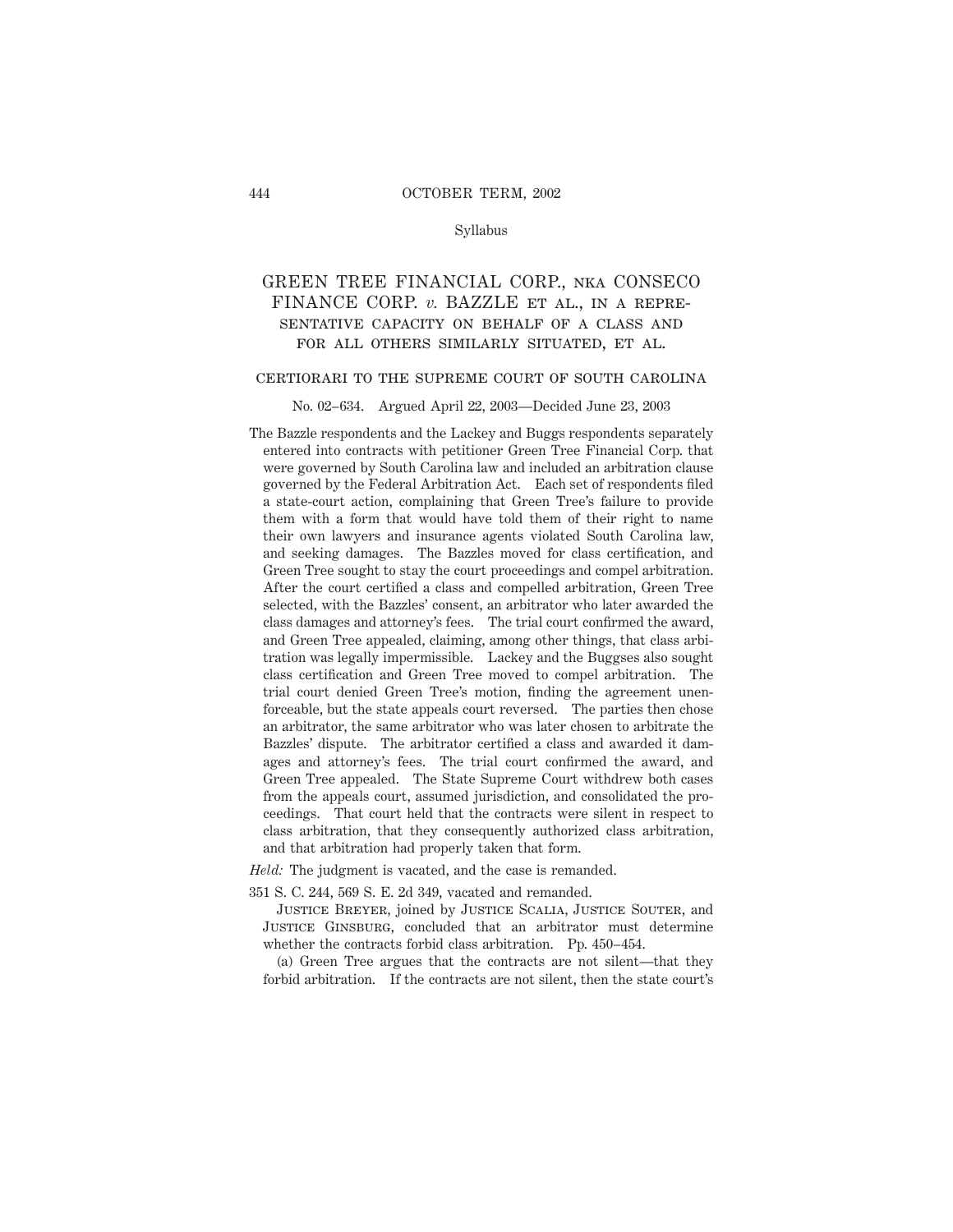## Syllabus

holding is flawed on its own terms; that court neither said nor implied that it would have authorized class arbitration had the parties' arbitration agreement forbidden it. Whether Green Tree is right about the contracts presents a disputed issue of contract interpretation. The contracts say that disputes "shall be resolved . . . by one arbitrator selected by us [Green Tree] with consent of you [Green Tree's customer]." The class arbitrator *was* "selected by" Green Tree "with consent of" Green Tree's customers, the named plaintiffs. And insofar as the other class members agreed to proceed in class arbitration, they consented as well. Green Tree did *not* independently select *this* arbitrator to arbitrate its dispute with the *other* class members, but whether the contracts contain such a requirement is not decided by the literal contract terms. Whether "selected by [Green Tree]" means "selected by [Green Tree] to arbitrate this dispute and no other (even identical) dispute with another customer" is the question at issue: Do the contracts forbid class arbitration? Given the broad authority they elsewhere bestow upon the arbitrator, the answer is not completely obvious. The parties agreed to submit to the arbitrator "[a]ll disputes, claims, or controversies arising from or relating to this contract or the relationships which result from this contract." And the dispute about what the arbitration contracts mean is a dispute "relating to this contract" and the resulting "relationships." Hence the parties seem to have agreed that an arbitrator, not a judge, would answer the relevant question, and any doubt about the " scope of arbitrable issues'" should be resolved " 'in favor of arbitration." Mitsubishi Motors Corp. v. Soler Chrysler-Plymouth, Inc., 473 U. S. 614, 626. The question here does not fall into the limited circumstances where courts assume that the parties intended courts, not arbitrators, to decide a particular arbitration-related matter, as it concerns neither the arbitration clause's validity nor its applicability to the underlying dispute. The relevant question here is what *kind of arbitration proceeding* the parties agreed to, which does not concern a state statute or judicial procedures, cf. *Volt Information Sciences, Inc.* v. *Board of Trustees of Leland Stanford Junior Univ.,* 489 U. S. 468, but rather contract interpretation and arbitration procedures. Arbitrators are well situated to answer that question. Pp. 450–453.

(b) With respect to the question whether the contracts forbid class arbitration, the parties have not yet obtained the arbitration decision that their contracts foresee. Regarding *Bazzle* plaintiffs, the State Supreme Court wrote that the trial court issued an order granting class certification and the arbitrator subsequently administered class arbitration proceedings without the trial court's further involvement. As for *Lackey* plaintiffs, the arbitrator decided to certify the class after the trial court had determined that the identical contract in the *Bazzle* case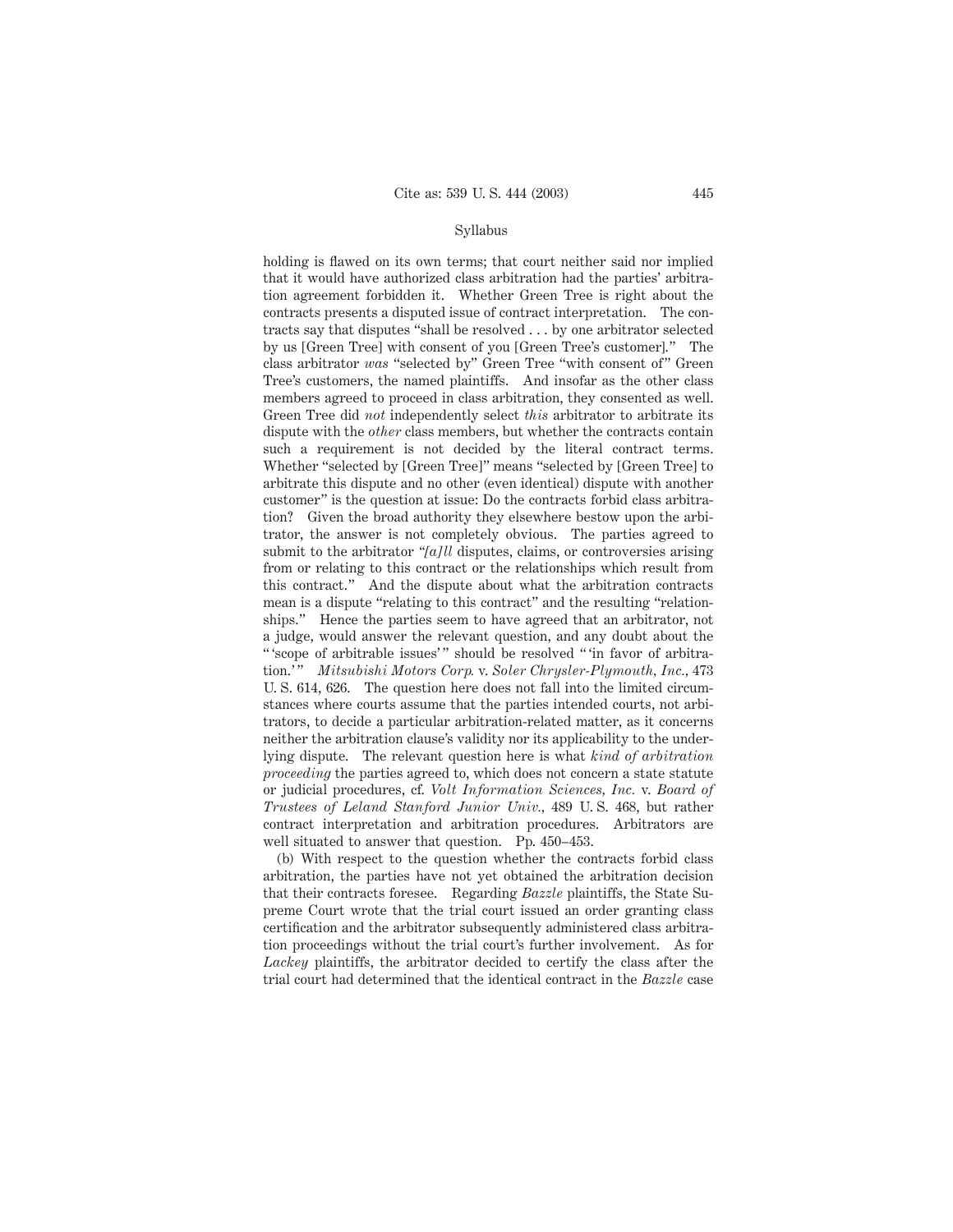## Syllabus

authorized class arbitration procedures, and there is no question that the arbitrator was aware of that decision. On balance, there is at least a strong likelihood that in both proceedings the arbitrator's decision reflected a court's interpretation of the contracts rather than an arbitrator's interpretation. Pp. 453–454.

Justice Stevens concluded that in order to have a controlling judgment of the Court, and because Justice Breyer's opinion expresses a view of the case close to his own, he concurs in the judgment. Pp. 454–455.

Breyer, J., announced the judgment of the Court and delivered an opinion, in which SCALIA, SOUTER, and GINSBURG, JJ., joined. STEVENS, J., filed an opinion concurring in the judgment and dissenting in part, *post,* p. 454. REHNQUIST, C. J., filed a dissenting opinion, in which O'CONNOR and KENNEDY, JJ., joined, *post*, p. 455. THOMAS, J., filed a dissenting opinion, *post,* p. 460.

*Carter G. Phillips* argued the cause for petitioner. With him on the briefs were *Paul J. Zidlicky, Alan S. Kaplinsky, Mark J. Levin, Wilburn Brewer, Jr., Robert C. Byrd,* and *Herbert W. Hamilton.*

*Cornelia T. L. Pillard* argued the cause for respondents. With her on the brief were *Mary Leigh Arnold, Steven W. Hamm, Bradford P. Simpson, B. Randall Dong, T. Alexander Beard, Charles L. Dibble,* and *Charles Richard Kelly.*\*

Briefs of *amici curiae* urging affirmance were filed for the AARP by *Stacy J. Canan, Michael R. Schuster, Deborah M. Zuckerman, Nina Simon,* and *Jean Constantine-Davis;* for Law Professors by *David S. Schwartz, Richard M. Alderman, Robert Belton, Dwight Golann, Catherine Fisk, Peter Linzer, Jeffrey W. Stempel, Clyde W. Summers, Katherine*

<sup>\*</sup>Briefs of *amici curiae* urging reversal were filed for the American Bankers Association et al. by *Louis R. Cohen, Christopher R. Lipsett, Eric J. Mogilnicki,* and *Michael D. Leffel;* for the Chamber of Commerce of the United States by *Evan M. Tager, Miriam R. Nemetz, Jeffrey W. Sarles,* and *Robin S. Conrad;* for the National Council of Chain Restaurants by *Robert P. Floyd III;* for DirectTV, Inc., by *Christopher Landau* and *Dale H. Oliver;* for the Equal Employment Advisory Council by *Ann Elizabeth Reesman* and *Rae T. Vann;* for the New England Legal Foundation et al. by *Christopher M. Mason* and *Michael E. Malamut;* and for the Washington Legal Foundation by *Daniel J. Popeo* and *Richard A. Samp.*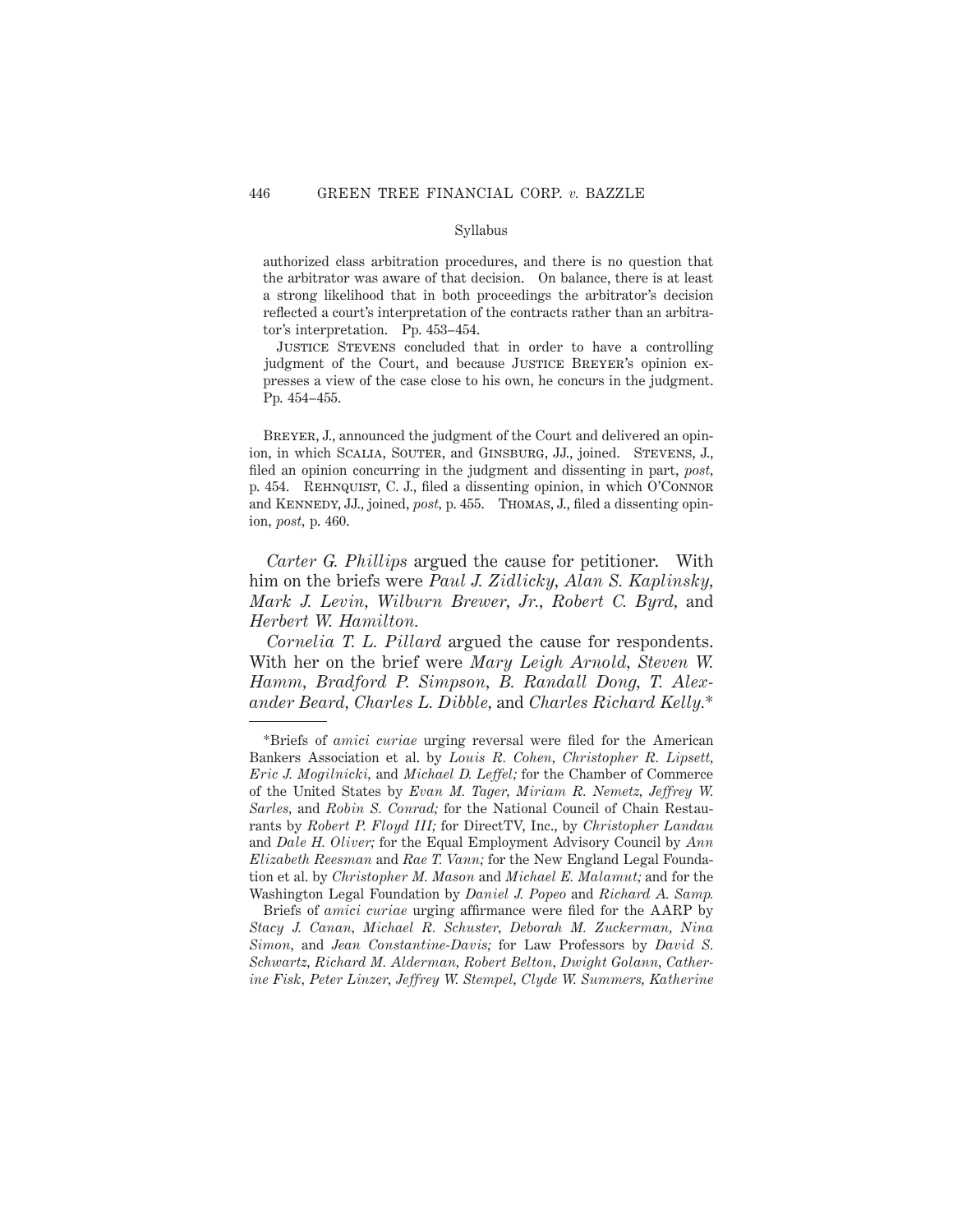Justice Breyer announced the judgment of the Court and delivered an opinion, in which JUSTICE SCALIA, JUSTICE SOUTER, and JUSTICE GINSBURG join.

This case concerns contracts between a commercial lender and its customers, each of which contains a clause providing for arbitration of all contract-related disputes. The Supreme Court of South Carolina held (1) that the arbitration clauses are silent as to whether arbitration might take the form of class arbitration, and (2) that, in that circumstance, South Carolina law interprets the contracts as permitting class arbitration. 351 S. C. 244, 569 S. E. 2d 349 (2002). We granted certiorari to determine whether this holding is consistent with the Federal Arbitration Act, 9 U. S. C. § 1 *et seq.*

We are faced at the outset with a problem concerning the contracts' silence. Are the contracts in fact silent, or do they forbid class arbitration as petitioner Green Tree Financial Corp. contends? Given the South Carolina Supreme Court's holding, it is important to resolve that question. But we cannot do so, not simply because it is a matter of state law, but also because it is a matter for the arbitrator to decide. Because the record suggests that the parties have not yet received an arbitrator's decision on that question of contract interpretation, we vacate the judgment of the South Carolina Supreme Court and remand the case so that this question may be resolved in arbitration.

I

In 1995, respondents Lynn and Burt Bazzle secured a home improvement loan from petitioner Green Tree. The

*Van Wezel Stone,* and *Gerald J. Thain;* for the Lawyers' Committee for Civil Rights Under Law et al. by *Richard T. Seymour, Paul W. Mollica, Gary T. Johnson, Stuart Meiklejohn, Norman Redlich, Barbara R. Arnwine, Thomas J. Henderson, Dennis C. Hayes, Vincent A. Eng, Elaine R. Jones, Norman J. Chachkin, Robert H. Stroup, Judith L. Lichtman,* and *Jocelyn C. Frye;* and for Trial Lawyers for Public Justice by *F. Paul Bland, Jr.*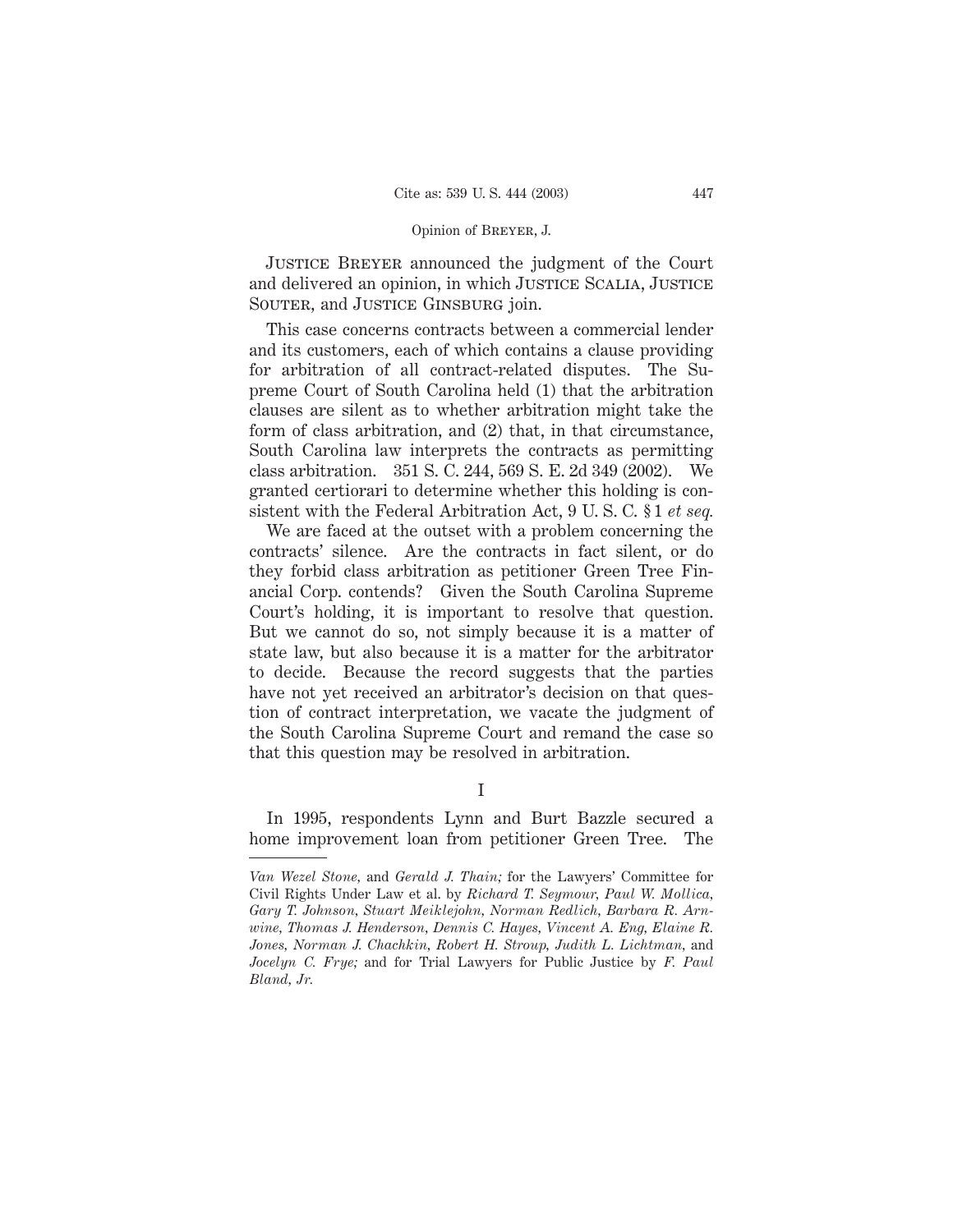Bazzles and Green Tree entered into a contract, governed by South Carolina law, which included the following arbitration clause:

"ARBITRATION—All disputes, claims, or controversies arising from or relating to this contract or the relationships which result from this contract . . . *shall be resolved by binding arbitration by one arbitrator selected by us with consent of you.* This arbitration contract is made pursuant to a transaction in interstate commerce, and shall be governed by the Federal Arbitration Act at 9 U. S. C. section 1. . . . THE PARTIES VOLUNTAR-ILY AND KNOWINGLY WAIVE ANY RIGHT THEY HAVE TO A JURY TRIAL, EITHER PURSUANT TO ARBITRATION UNDER THIS CLAUSE OR PUR-SUANT TO A COURT ACTION BY US (AS PRO-VIDED HEREIN). . . . The parties agree and understand that the arbitrator shall have all powers provided by the law and the contract. These powers shall include all legal and equitable remedies, including, but not limited to, money damages, declaratory relief, and injunctive relief." App. 34 (emphasis added, capitalization in original).

Respondents Daniel Lackey and George and Florine Buggs entered into loan contracts and security agreements for the purchase of mobile homes with Green Tree. These agreements contained arbitration clauses that were, in all relevant respects, identical to the Bazzles' arbitration clause. (Their contracts substitute the word "you" with the word "Buyer[s]" in the italicized phrase.)  $351$  S. C., at 264, n. 18, 569 S. E. 2d, at 359, n. 18 (emphasis deleted).

At the time of the loan transactions, Green Tree apparently failed to provide these customers with a legally required form that would have told them that they had a right to name their own lawyers and insurance agents and would have provided space for them to write in those names. See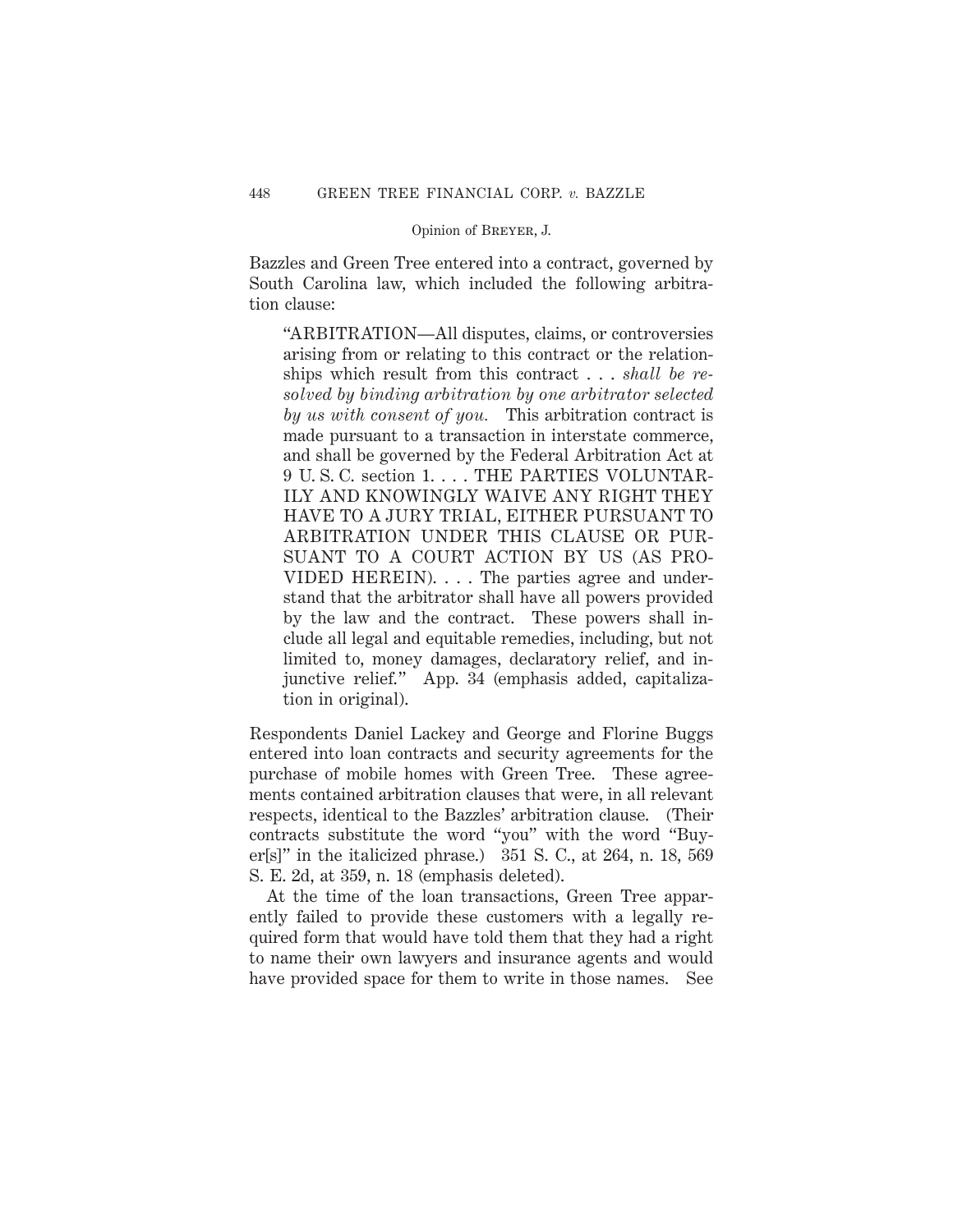S. C. Code Ann. § 37–10–102 (West 2002). The two sets of customers before us now as respondents each filed separate actions in South Carolina state courts, complaining that this failure violated South Carolina law and seeking damages.

In April 1997, the Bazzles asked the court to certify their claims as a class action. Green Tree sought to stay the court proceedings and compel arbitration. On January 5, 1998, the court both (1) certified a class action and (2) entered an order compelling arbitration. App. 7. Green Tree then selected an arbitrator with the Bazzles' consent. And the arbitrator, administering the proceeding as a class arbitration, eventually awarded the class \$10,935,000 in statutory damages, along with attorney's fees. The trial court confirmed the award, App. to Pet. for Cert. 27a–35a, and Green Tree appealed to the South Carolina Court of Appeals claiming, among other things, that class arbitration was legally impermissible.

Lackey and the Buggses had earlier begun a similar court proceeding in which they, too, sought class certification. Green Tree moved to compel arbitration. The trial court initially denied the motion, finding the arbitration agreement unenforceable, but Green Tree pursued an interlocutory appeal and the State Court of Appeals reversed. *Lackey* v. *Green Tree Financial Corp.,* 330 S. C. 388, 498 S. E. 2d 898 (1998). The parties then chose an arbitrator, indeed the same arbitrator who was subsequently selected to arbitrate the Bazzles' dispute.

In December 1998, the arbitrator certified a class in arbitration. App. 18. The arbitrator proceeded to hear the matter, ultimately ruled in favor of the class, and awarded the class \$9,200,000 in statutory damages in addition to attorney's fees. The trial court confirmed the award. App. to Pet. for Cert. 36a–54a. Green Tree appealed to the South Carolina Court of Appeals claiming, among other things, that class arbitration was legally impermissible.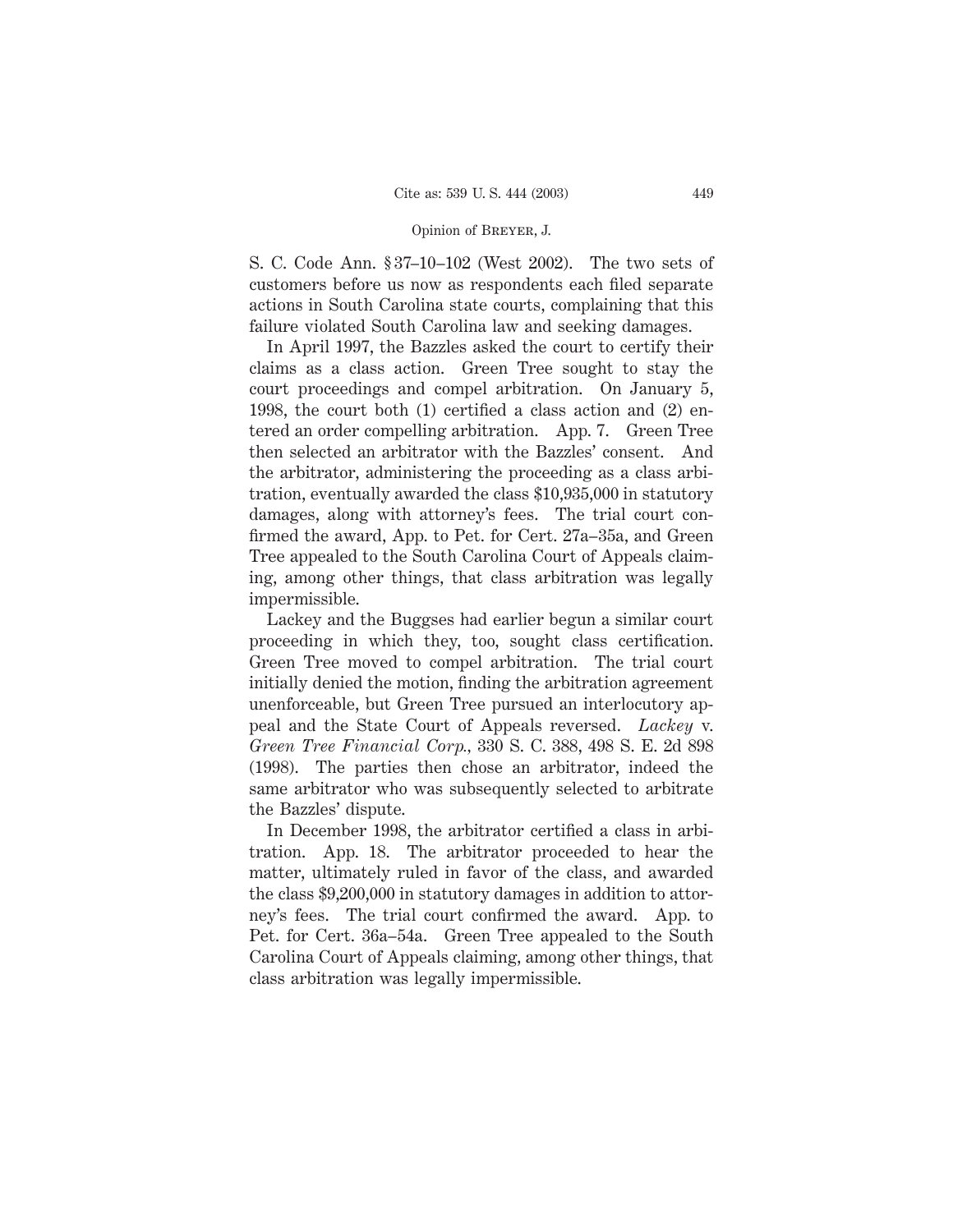The South Carolina Supreme Court withdrew both cases from the Court of Appeals, assumed jurisdiction, and consolidated the proceedings. 351 S. C., at 249, 569 S. E. 2d, at 351. That court then held that the contracts were silent in respect to class arbitration, that they consequently authorized class arbitration, and that arbitration had properly taken that form. We granted certiorari to consider whether that holding is consistent with the Federal Arbitration Act.

II

The South Carolina Supreme Court's determination that the contracts are silent in respect to class arbitration raises a preliminary question. Green Tree argued there, as it argues here, that the contracts are not silent—that they forbid class arbitration. And we must deal with that argument at the outset, for if it is right, then the South Carolina court's holding is flawed on its own terms; that court neither said nor implied that it would have authorized class arbitration had the parties' arbitration agreement forbidden it.

Whether Green Tree is right about the contracts themselves presents a disputed issue of contract interpretation. THE CHIEF JUSTICE believes that Green Tree is right; indeed, that Green Tree is so clearly right that we should ignore the fact that state law, not federal law, normally governs such matters, see *post,* at 454 (Stevens, J., concurring in judgment and dissenting in part), and reverse the South Carolina Supreme Court outright, see *post,* at 458–460 (Rehnquist, C. J., dissenting). The Chief Justice points out that the contracts say that disputes "shall be resolved . . . by one arbitrator selected by us [Green Tree] with consent of you [Green Tree's customer]." App. to Pet. for Cert. 110a. See *post,* at 458. And it finds that class arbitration is clearly inconsistent with this requirement. After all, class arbitration involves an arbitration, not simply between Green Tree and a *named customer,* but also between Green Tree and *other* (represented) customers, all taking place before the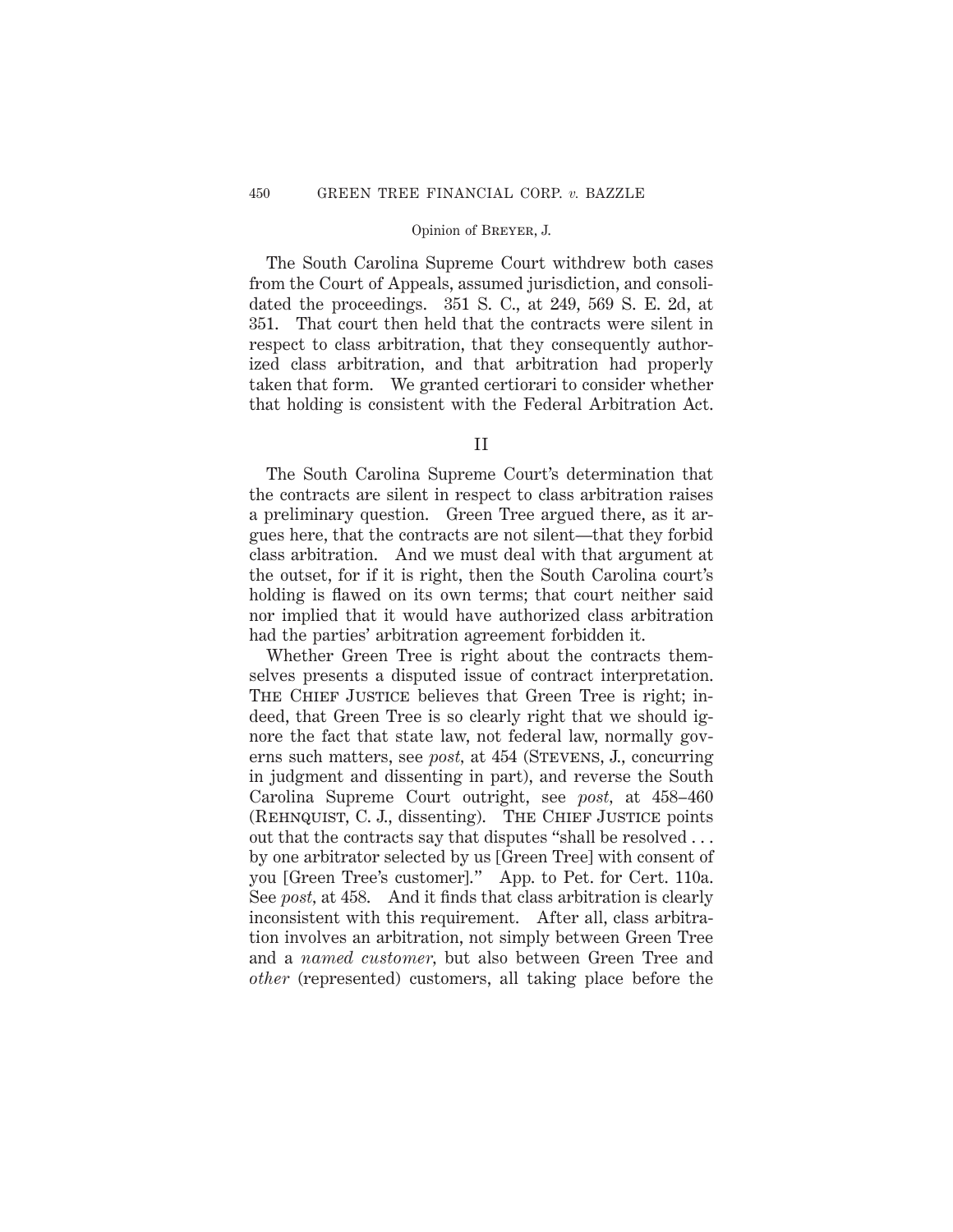arbitrator chosen to arbitrate the initial, *named customer's* dispute.

We do not believe, however, that the contracts' language is as clear as THE CHIEF JUSTICE believes. The class arbitrator *was* "selected by" Green Tree "with consent of" Green Tree's customers, the named plaintiffs. And insofar as the other class members agreed to proceed in class arbitration, they consented as well.

Of course, Green Tree did *not* independently select *this* arbitrator to arbitrate its disputes with the *other* class members. But whether the contracts contain this additional requirement is a question that the literal terms of the contracts do not decide. The contracts simply say (I) "selected by us [Green Tree]." And that is literally what occurred. The contracts do not say (II) "selected by us [Green Tree] to arbitrate this dispute and no other (even identical) dispute with another customer." The question whether (I) in fact implicitly means (II) is the question at issue: Do the contracts forbid class arbitration? Given the broad authority the contracts elsewhere bestow upon the arbitrator, see, *e. g.,* App. to Pet. for Cert. 110a (the contracts grant to the arbitrator "all powers," including certain equitable powers "provided by the law and the contract"), the answer to this question is not completely obvious.

At the same time, we cannot automatically accept the South Carolina Supreme Court's resolution of this contractinterpretation question. Under the terms of the parties' contracts, the question—whether the agreement forbids class arbitration—is for the arbitrator to decide. The parties agreed to submit to the arbitrator *"[a]ll* disputes, claims, or controversies arising from or relating to this contract or the relationships which result from this contract." *Ibid.* (emphasis added). And the dispute about what the arbitration contract in each case means (*i. e.,* whether it forbids the use of class arbitration procedures) is a dispute "relating to this contract" and the resulting "relationships." Hence the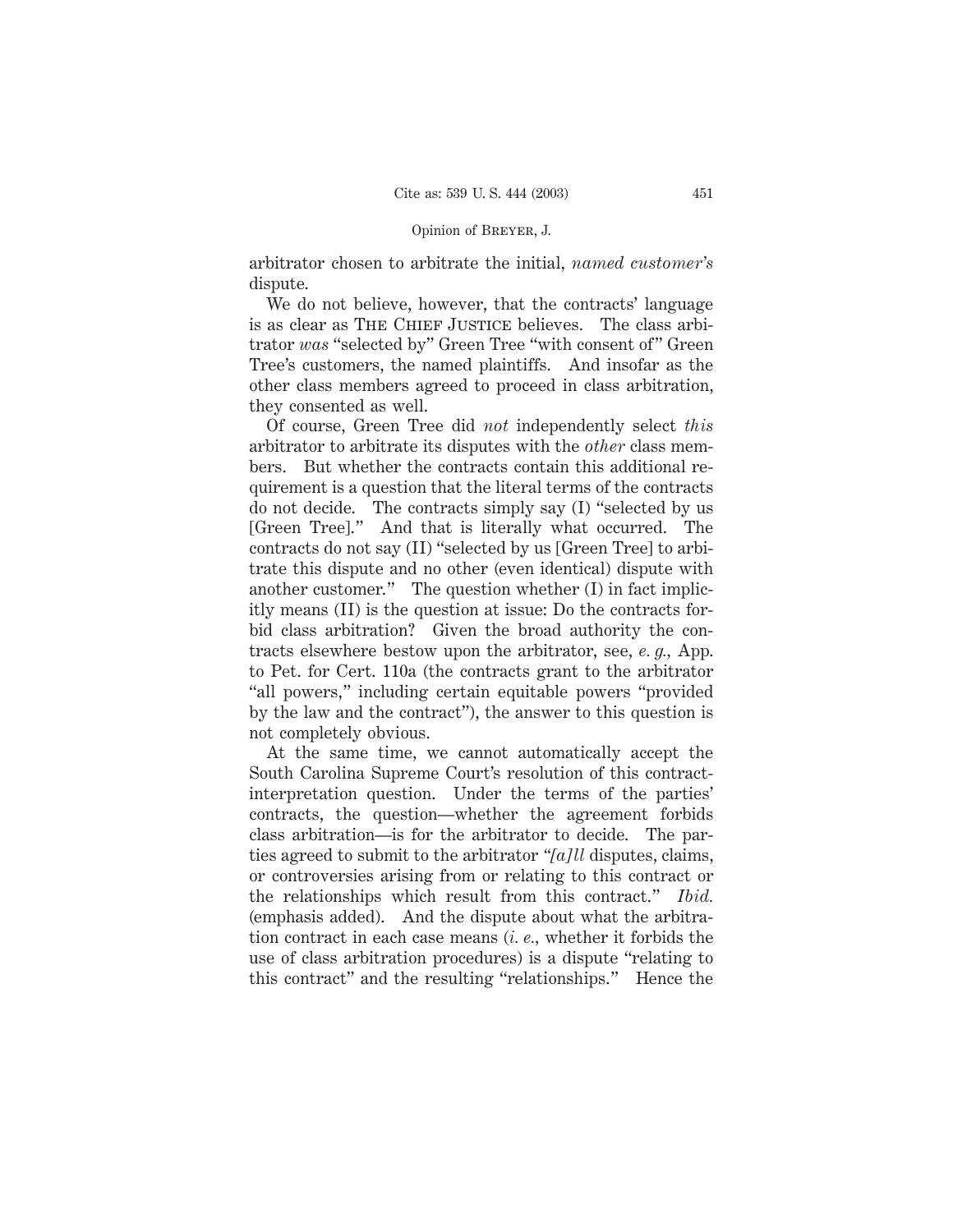parties seem to have agreed that an arbitrator, not a judge, would answer the relevant question. See *First Options of Chicago, Inc.* v. *Kaplan,* 514 U. S. 938, 943 (1995) (arbitration is a "matter of contract"). And if there is doubt about that matter—about the " 'scope of arbitrable issues' "—we should resolve that doubt "'in favor of arbitration.'" *Mitsubishi Motors Corp.* v. *Soler Chrysler-Plymouth, Inc.,* 473 U. S. 614, 626 (1985).

In certain limited circumstances, courts assume that the parties intended courts, not arbitrators, to decide a particular arbitration-related matter (in the absence of "clea[r] and unmistakabl[e]" evidence to the contrary). *AT&T Technologies, Inc.* v. *Communications Workers,* 475 U. S. 643, 649 (1986). These limited instances typically involve matters of a kind that "contracting parties would likely have expected a court" to decide. *Howsam* v. *Dean Witter Reynolds, Inc.,* 537 U. S. 79, 83 (2002). They include certain gateway matters, such as whether the parties have a valid arbitration agreement at all or whether a concededly binding arbitration clause applies to a certain type of controversy. See generally *Howsam, supra.* See also *John Wiley & Sons, Inc.* v. *Livingston,* 376 U. S. 543, 546–547 (1964) (whether an arbitration agreement survives a corporate merger); *AT&T, supra,* at 651–652 (whether a labor-management layoff controversy falls within the scope of an arbitration clause).

The question here—whether the contracts forbid class arbitration—does not fall into this narrow exception. It concerns neither the validity of the arbitration clause nor its applicability to the underlying dispute between the parties. Unlike *First Options,* the question is not whether the parties wanted a judge or an arbitrator to decide *whether they agreed to arbitrate a matter.* 514 U. S., at 942–945. Rather the relevant question here is what *kind of arbitration proceeding* the parties agreed to. That question does not concern a state statute or judicial procedures, cf. *Volt Information Sciences, Inc.* v. *Board of Trustees of Leland Stanford*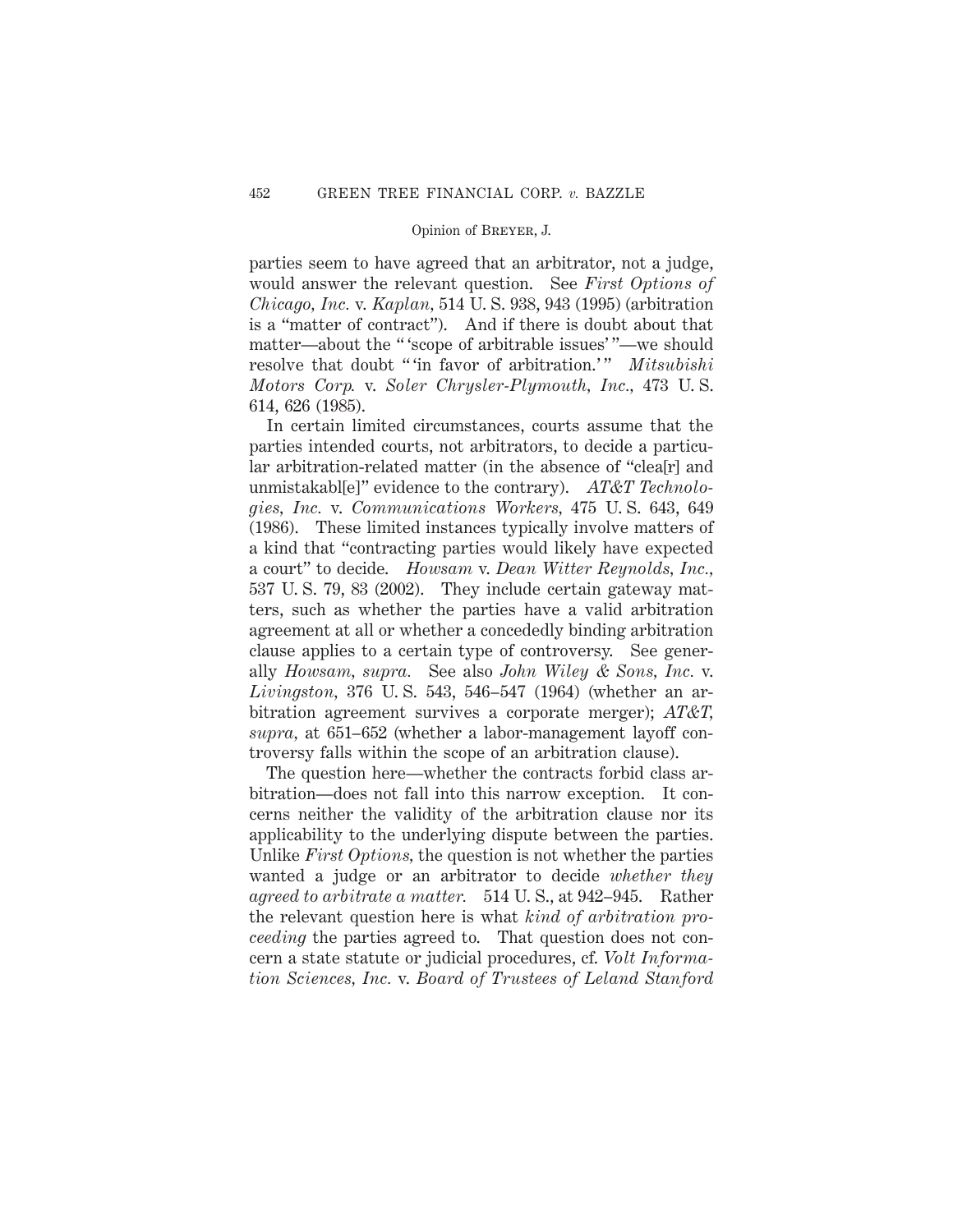*Junior Univ.,* 489 U. S. 468, 474–476 (1989). It concerns contract interpretation and arbitration procedures. Arbitrators are well situated to answer that question. Given these considerations, along with the arbitration contracts' sweeping language concerning the scope of the questions committed to arbitration, this matter of contract interpretation should be for the arbitrator, not the courts, to decide. Cf. *Howsam, supra,* at 83 (finding for roughly similar reasons that the arbitrator should determine a certain procedural "gateway matter").

III

With respect to this underlying question—whether the arbitration contracts forbid class arbitration—the parties have not yet obtained the arbitration decision that their contracts foresee. As far as concerns the *Bazzle* plaintiffs, the South Carolina Supreme Court wrote that the "trial court" issued "an order granting class certification" and the arbitrator subsequently "administered" class arbitration proceedings "without further involvement of the trial court." 351 S. C., at 250–251, 569 S. E. 2d, at 352. Green Tree adds that "the class arbitration was imposed on the parties and the arbitrator by the South Carolina trial court." Brief for Petitioner 30. Respondents now deny that this was so, Brief for Respondents 13, but we can find no convincing record support for that denial.

As far as concerns the *Lackey* plaintiffs, what happened in arbitration is less clear. On the one hand, the *Lackey* arbitrator (the same individual who later arbitrated the *Bazzle* dispute) wrote: "*I* determined that a class action should proceed in arbitration based upon *my* careful review of the broadly drafted arbitration clause prepared by Green Tree." App. to Pet. for Cert. 84a (emphasis added). And respondents suggested at oral argument that the arbitrator's decision was independently made. Tr. of Oral Arg. 39.

On the other hand, the *Lackey* arbitrator decided this question after the South Carolina trial court had determined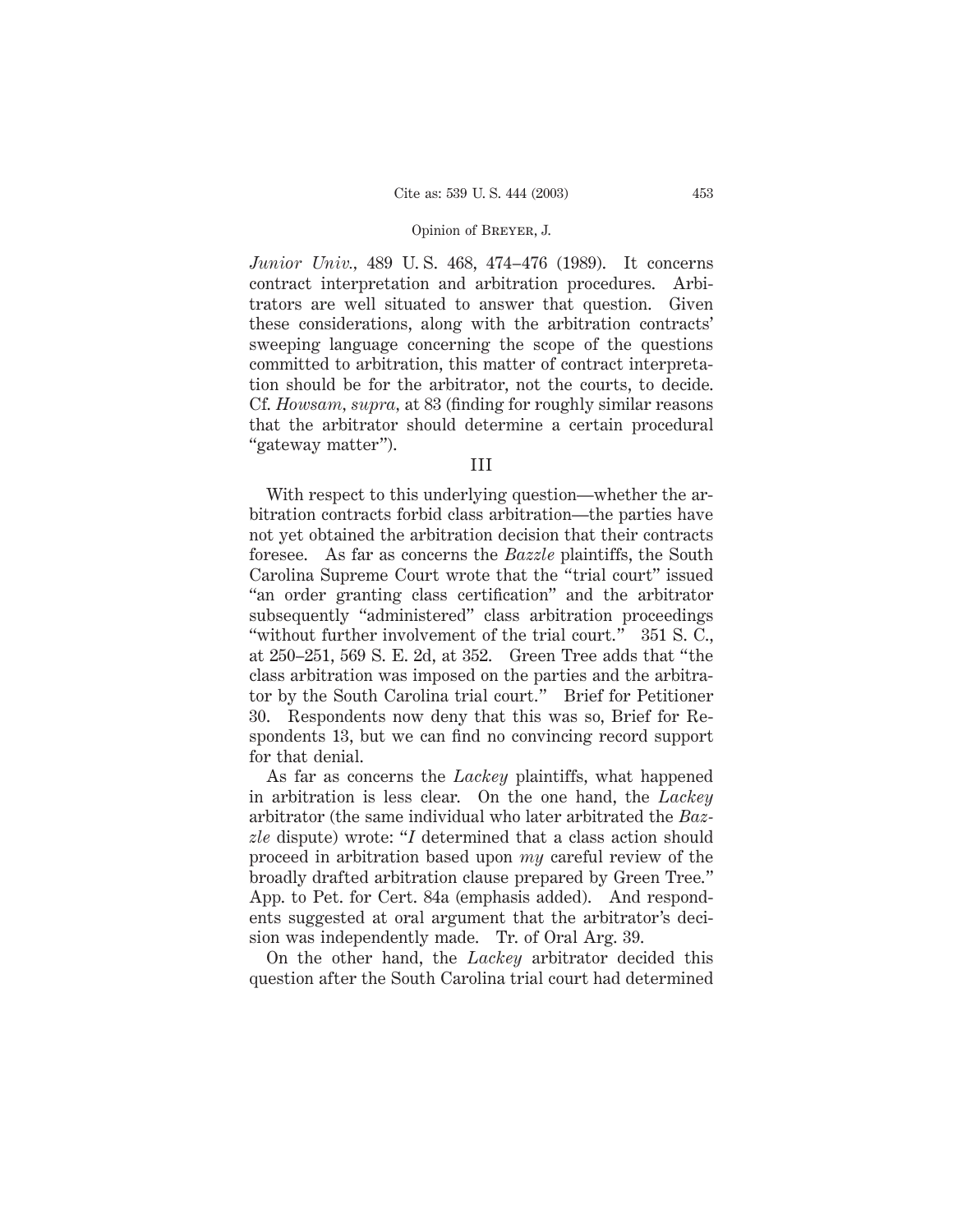## Opinion of Stevens, J.

that the identical contract in the *Bazzle* case authorized class arbitration procedures. And there is no question that the arbitrator was aware of the *Bazzle* decision, since the *Lackey* plaintiffs had argued to the arbitrator that it should impose class arbitration procedures in part because the state trial court in *Bazzle* had done so. Record on Appeal 516–518. In the court proceedings below (where Green Tree took the opposite position), the *Lackey* plaintiffs maintained that "to the extent" the arbitrator decided that the contracts permitted class procedures (in the *Lackey* case or the *Bazzle* case), "it was a reaffirmation and/or adoption of [the *Bazzle* c]ourt's prior determination." Record on Appeal 1708, n. 2. See also App. 31–32, n. 2.

On balance, there is at least a strong likelihood in *Lackey* as well as in *Bazzle* that the arbitrator's decision reflected a court's interpretation of the contracts rather than an arbitrator's interpretation. That being so, we remand the case so that the arbitrator may decide the question of contract interpretation—thereby enforcing the parties' arbitration agreements according to their terms. 9 U. S. C. § 2; *Volt, supra,* at 478–479.

The judgment of the South Carolina Supreme Court is vacated, and the case is remanded for further proceedings.

# *So ordered.*

JUSTICE STEVENS, concurring in the judgment and dissenting in part.

The parties agreed that South Carolina law would govern their arbitration agreement. The Supreme Court of South Carolina has held as a matter of state law that class-action arbitrations are permissible if not prohibited by the applicable arbitration agreement, and that the agreement between these parties is silent on the issue. 351 S. C. 244, 262–266, 569 S. E. 2d 349, 359–360 (2002). There is nothing in the Federal Arbitration Act that precludes either of these deter-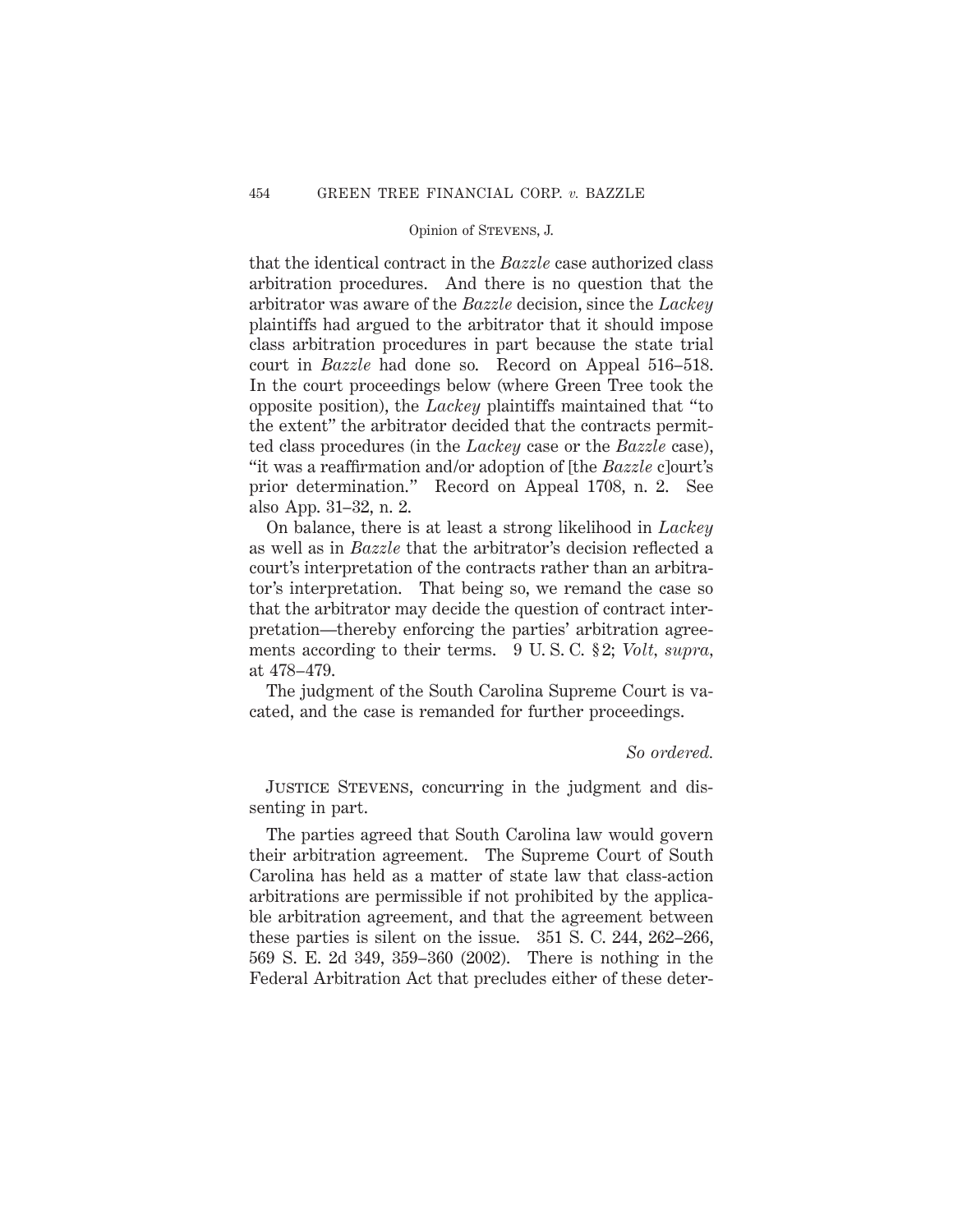minations by the Supreme Court of South Carolina. See *Volt Information Sciences, Inc.* v. *Board of Trustees of Leland Stanford Junior Univ.,* 489 U. S. 468, 475–476 (1989).

Arguably the interpretation of the parties' agreement should have been made in the first instance by the arbitrator, rather than the court. See *Howsam* v. *Dean Witter Reynolds, Inc.,* 537 U. S. 79 (2002). Because the decision to conduct a class-action arbitration was correct as a matter of law, and because petitioner has merely challenged the merits of that decision without claiming that it was made by the wrong decisionmaker, there is no need to remand the case to correct that possible error.

Accordingly, I would simply affirm the judgment of the Supreme Court of South Carolina. Were I to adhere to my preferred disposition of the case, however, there would be no controlling judgment of the Court. In order to avoid that outcome, and because Justice Breyer's opinion expresses a view of the case close to my own, I concur in the judgment. See *Screws* v. *United States,* 325 U. S. 91, 134 (1945) (Rutledge, J., concurring in result).

Chief Justice Rehnquist, with whom Justice O'Connor and Justice Kennedy join, dissenting.

The parties entered into contracts with an arbitration clause that is governed by the Federal Arbitration Act (FAA), 9 U. S. C. § 1 *et seq.* The Supreme Court of South Carolina held that arbitration under the contracts could proceed as a class action even though the contracts do not by their terms permit class-action arbitration. The plurality now vacates that judgment and remands the case for the arbitrator to make this determination. I would reverse because this determination is one for the courts, not for the arbitrator, and the holding of the Supreme Court of South Carolina contravenes the terms of the contracts and is therefore pre-empted by the FAA.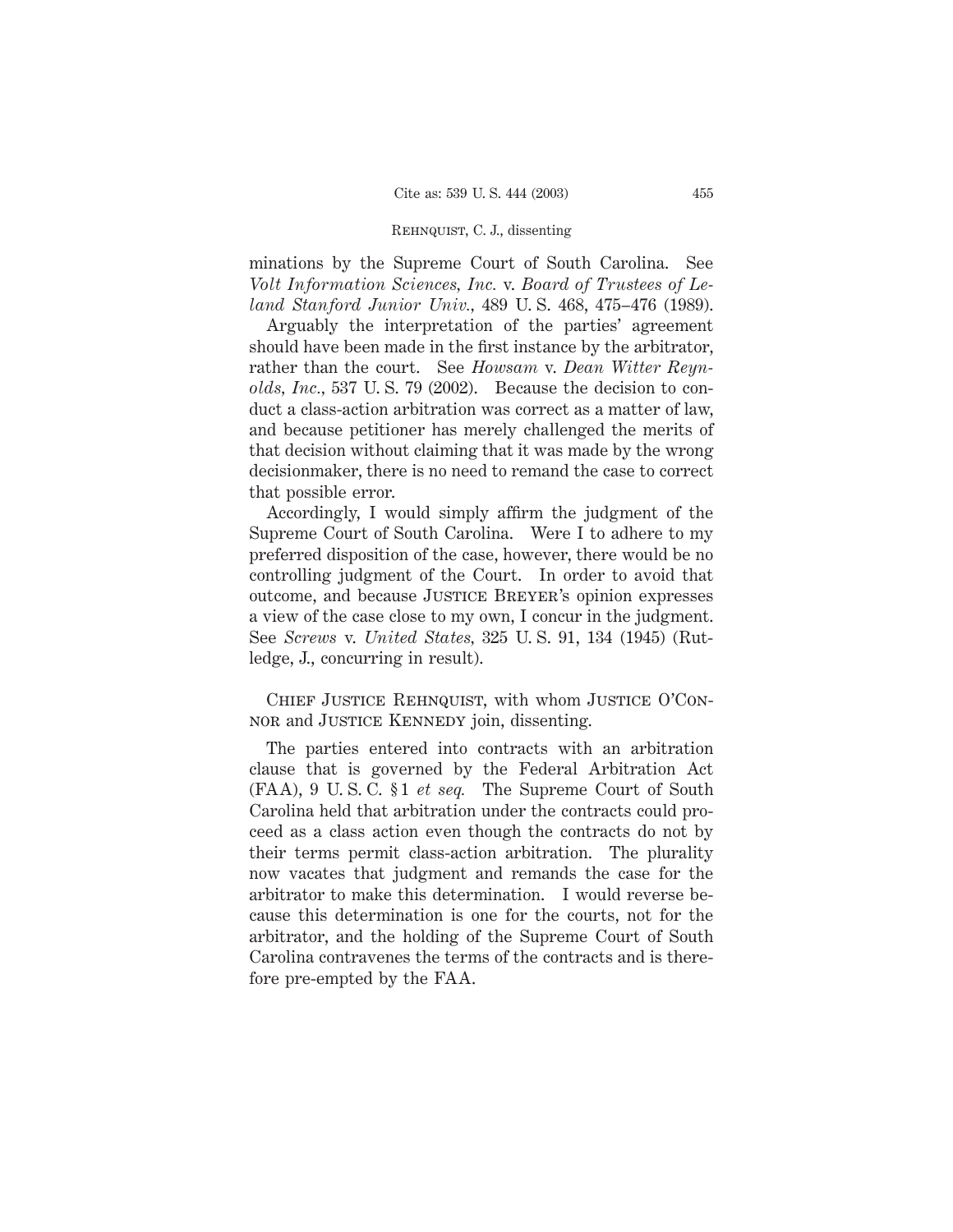The agreement to arbitrate involved here, like many such agreements, is terse. Its operative language is contained in one sentence:

"All disputes, claims, or controversies arising from or relating to this contract or the relationships which result from this contract . . . shall be resolved by binding arbitration by one arbitrator selected by us with consent of you." App. 34.

The decision of the arbitrator on matters agreed to be submitted to him is given considerable deference by the courts. See *Major League Baseball Players Assn.* v. *Garvey,* 532 U. S. 504, 509–510 (2001) *(per curiam).* The Supreme Court of South Carolina relied on this principle in deciding that the arbitrator in this case did not abuse his discretion in allowing a class action. 351 S. C. 244, 266–268, 569 S. E. 2d 349, 361– 362 (2002). But the decision of *what* to submit to the arbitrator is a matter of contractual agreement by the parties, and the interpretation of that contract is for the court, not for the arbitrator. As we stated in *First Options of Chicago, Inc.* v. *Kaplan,* 514 U. S. 938, 945 (1995):

"[G]iven the principle that a party can be forced to arbitrate only those issues it specifically has agreed to submit to arbitration, one can understand why courts might hesitate to interpret silence or ambiguity on the 'who should decide arbitrability' point as giving the arbitrators that power, for doing so might too often force unwilling parties to arbitrate a matter they reasonably would have thought a judge, not an arbitrator, would decide."

Just as fundamental to the agreement of the parties as *what* is submitted to the arbitrator is to *whom* it is submitted. Those are the two provisions in the sentence quoted above, and it is difficult to say that one is more important than the other. I have no hesitation in saying that the choice of arbitrator is as important a component of the agree-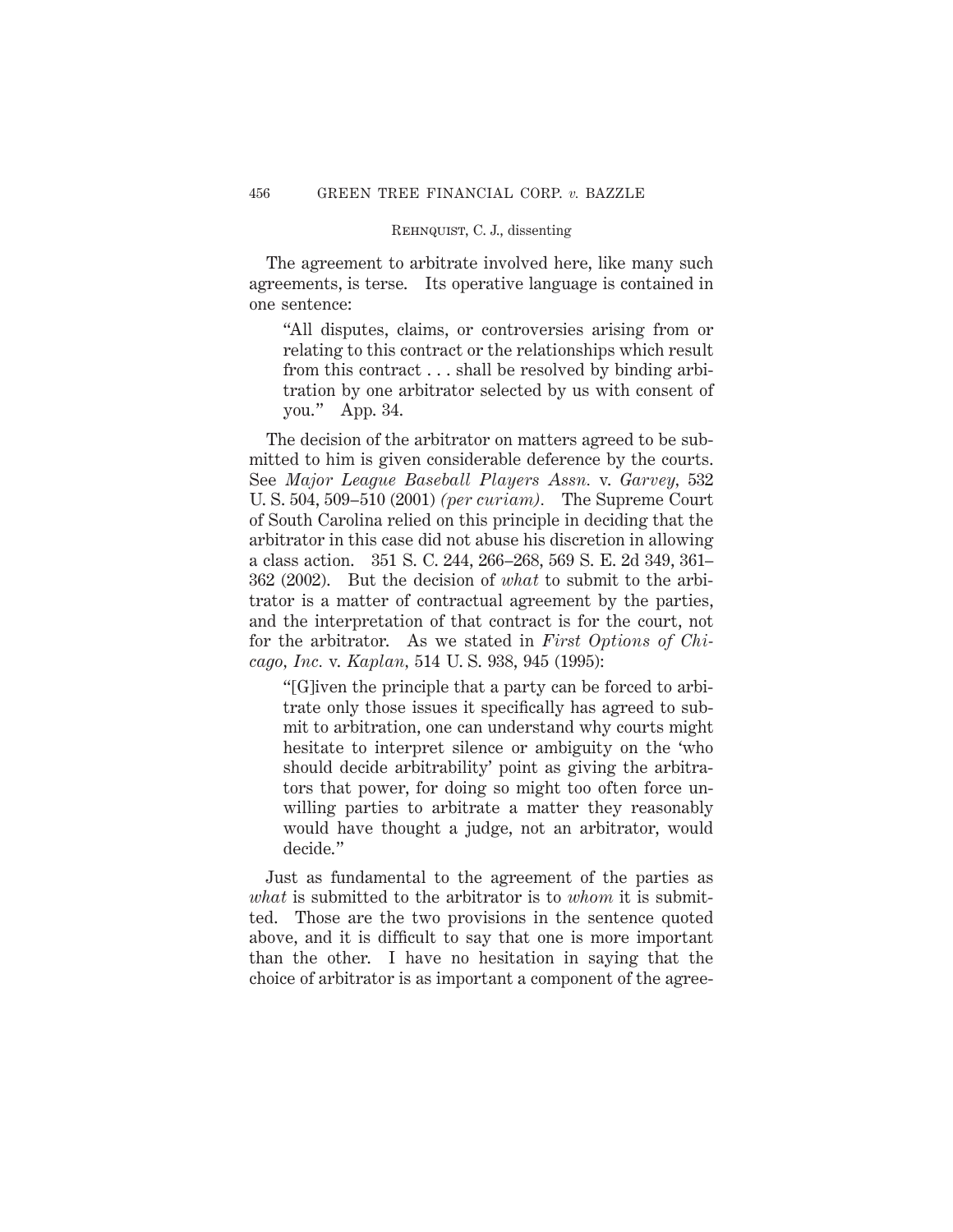ment to arbitrate as is the choice of what is to be submitted to him.

Thus, this case is controlled by *First Options,* and not by our more recent decision in *Howsam* v. *Dean Witter Reynolds, Inc.,* 537 U. S. 79 (2002). There, the agreement provided that any dispute "shall be determined by arbitration before any self-regulatory organization or exchange of which Dean Witter is a member." *Id.,* at 81 (internal quotation marks omitted). Howsam chose the National Association of Securities Dealers (NASD), and agreed to that organization's "Uniform Submission Agreement" which provided that the arbitration would be governed by NASD's "Code of Arbitration Procedure." *Id.,* at 82. That code, in turn, contained a limitation. This Court held that it was for the arbitrator to interpret that limitation provision:

"" "[P]rocedural" questions which grow out of the dispute and bear on its final disposition' are presumptively *not* for the judge, but for an arbitrator, to decide. *John Wiley* [*& Sons, Inc.* v. *Livingston,* 376 U. S. 543, 557 (1964)] (holding that an arbitrator should decide whether the first two steps of a grievance procedure were completed, where these steps are prerequisites to arbitration). So, too, the presumption is that the arbitrator should decide 'allegation[s] of waiver, delay, or a like defense to arbitrability.'" *Id.*, at 84.

I think that the parties' agreement as to how the arbitrator should be selected is much more akin to the agreement as to what shall be arbitrated, a question for the courts under *First Options,* than it is to "allegations of waiver, delay, or like defenses to arbitrability," which are questions for the arbitrator under *Howsam.*

"States may regulate contracts, including arbitration clauses, under general contract law principles," *Allied-Bruce Terminix Cos.* v. *Dobson,* 513 U. S. 265, 281 (1995). "[T]he interpretation of private contracts is ordinarily a question of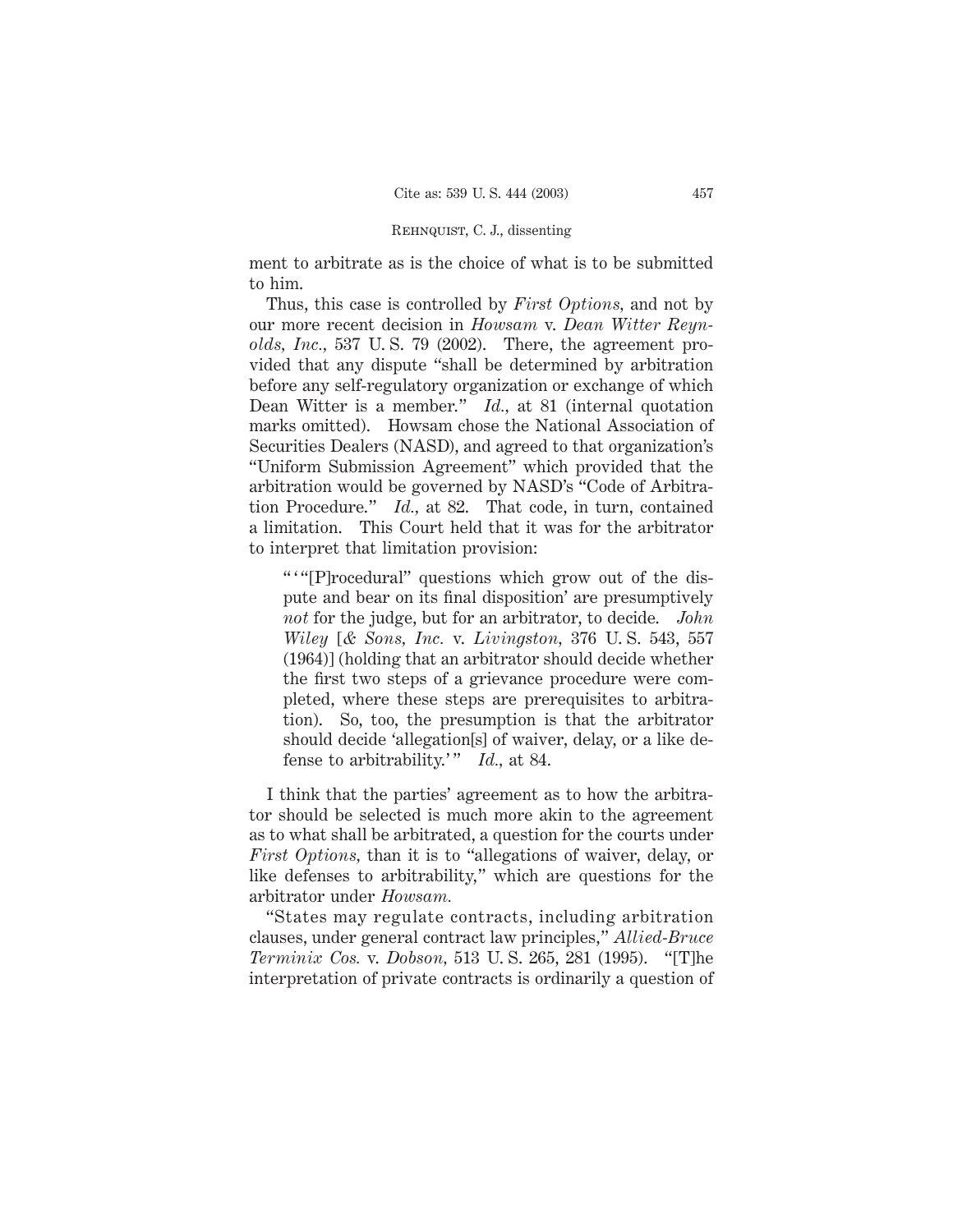state law, which this Court does not sit to review." *Volt Information Sciences, Inc.* v. *Board of Trustees of Leland Stanford Junior Univ.,* 489 U. S. 468, 474 (1989). But "state law may nonetheless be pre-empted to the extent that it actually conflicts with federal law—that is, to the extent that it 'stands as an obstacle to the accomplishment and execution of the full purposes and objectives of Congress.'" *Id.*, at 477 (quoting *Hines* v. *Davidowitz,* 312 U. S. 52, 67 (1941)).

The parties do not dispute that these contracts fall within the coverage of the FAA. 351 S. C., at 257, 569 S. E. 2d, at 355. The "central purpose" of the FAA is "to ensure that private agreements to arbitrate are enforced according to their terms." *Mastrobuono* v. *Shearson Lehman Hutton, Inc.,* 514 U. S. 52, 53–54 (1995) (quoting *Volt, supra,* at 479 (internal quotation marks omitted)). See also *Doctor's Associates, Inc.* v. *Casarotto,* 517 U. S. 681, 688 (1996); *First Options, supra,* at 947. In other words, Congress sought simply to "place such agreements upon the same footing as other contracts." *Volt, supra,* at 474 (quoting *Scherk* v. *Alberto-Culver Co.,* 417 U. S. 506, 511 (1974) (internal quotation marks omitted)). This aim "requires that we rigorously enforce agreements to arbitrate," *Mitsubishi Motors Corp.* v. *Soler Chrysler-Plymouth, Inc.,* 473 U. S. 614, 626 (1985) (quoting *Dean Witter Reynolds Inc.* v. *Byrd,* 470 U. S. 213, 221 (1985) (internal quotation marks omitted)), in order to "give effect to the contractual rights and expectations of the parties," *Volt, supra,* at 479. See also *Mitsubishi Motors, supra,* at 626 ("[A]s with any other contract, the parties' intentions control").

Under the FAA, "parties are generally free to structure their arbitration agreements as they see fit." *Volt, supra,* at 479. Here, the parties saw fit to agree that any disputes arising out of the contracts "shall be resolved by binding arbitration by one arbitrator selected by us with consent of you." App. 34. Each contract expressly defines "us" as petitioner, and "you" as the respondent or respondents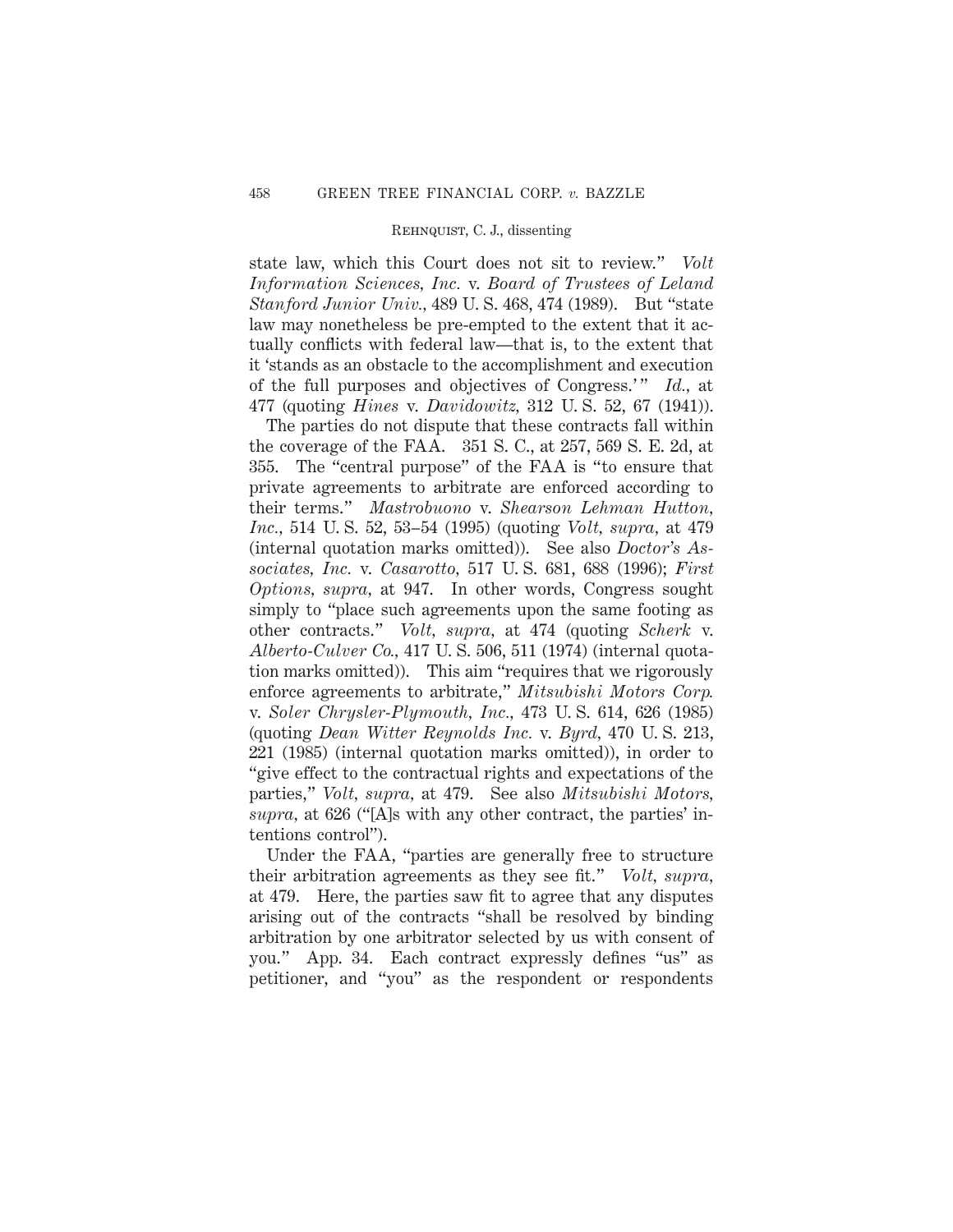named in that specific contract. *Id.*, at 33 ("We' and 'us' means the Seller *above,* its successors and assigns"; " 'You' and 'your' means each Buyer *above* and guarantor, jointly and severally" (emphasis added)). Each contract also specifies that it governs all "disputes . . . arising from . . . *this* contract or the relationships which result from *this* contract." *Id.,* at 34 (emphasis added). These provisions, which the plurality simply ignores, see *ante,* at 450–451, make quite clear that petitioner must select, and each buyer must agree to, a particular arbitrator for disputes between petitioner and that specific buyer.

While the observation of the Supreme Court of South Carolina that the agreement of the parties was silent as to the availability of class-wide arbitration is literally true, the imposition of class-wide arbitration contravenes the justquoted provision about the selection of an arbitrator. To be sure, the arbitrator that administered the proceedings was "selected by [petitioner] with consent of" the Bazzles, Lackey, and the Buggses. App. 34–36. But petitioner had the contractual right to choose an arbitrator for each dispute with the other 3,734 individual class members, and this right was denied when the same arbitrator was foisted upon petitioner to resolve those claims as well. Petitioner may well have chosen different arbitrators for some or all of these other disputes; indeed, it would have been reasonable for petitioner to do so, in order to avoid concentrating all of the risk of substantial damages awards in the hands of a single arbitrator. As petitioner correctly concedes, Brief for Petitioner 32, 42, the FAA does not prohibit parties from choosing to proceed on a classwide basis. Here, however, the parties simply did not so choose.

"Arbitration under the Act is a matter of consent, not coercion." *Volt, supra,* at 479. Here, the Supreme Court of South Carolina imposed a regime that was contrary to the express agreement of the parties as to how the arbitrator would be chosen. It did not enforce the "agreemen[t]